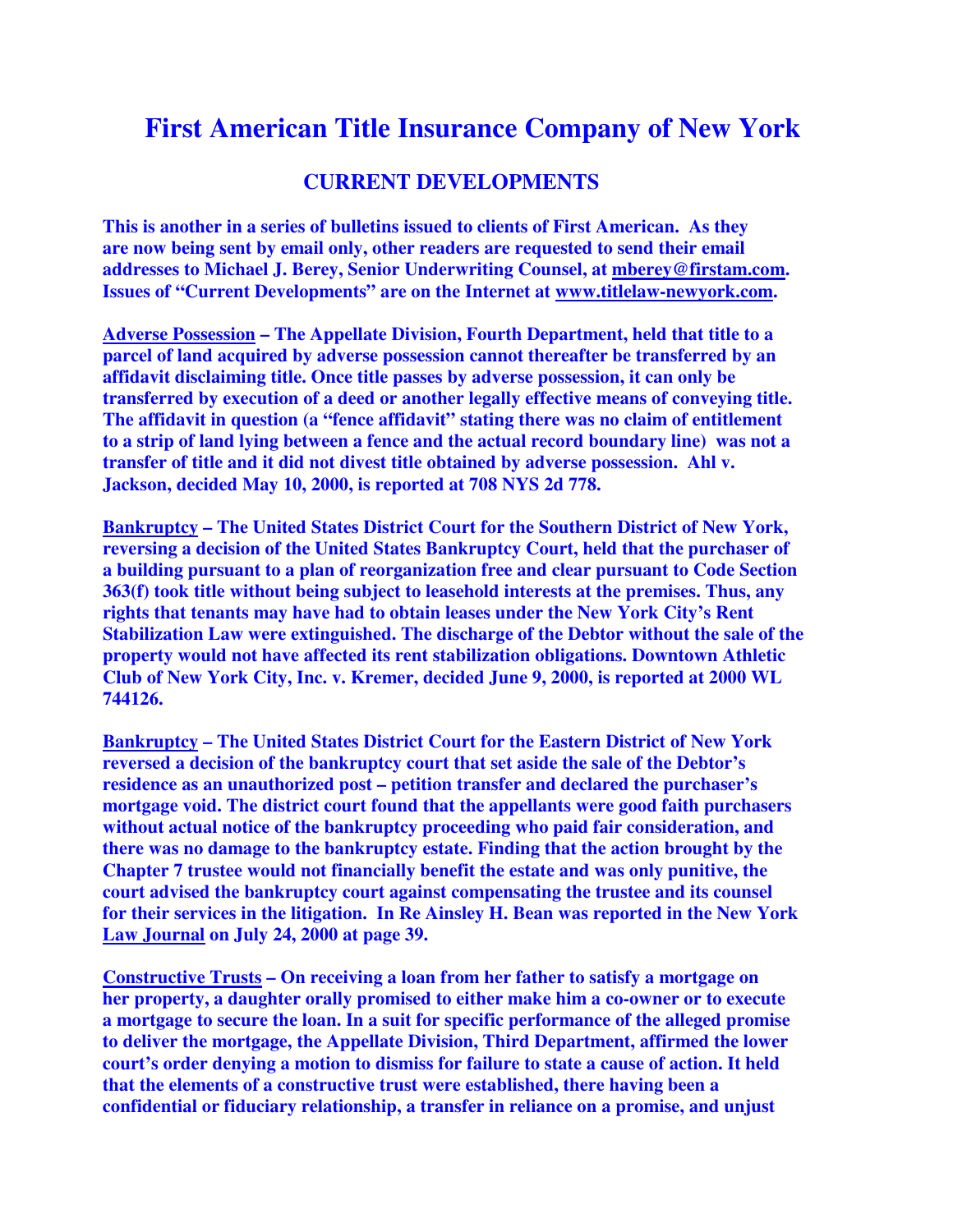**enrichment. While there was no transfer of an interest in property, the transfer of funds in reliance on the promise of an interest in the property was sufficient to allow the plaintiff to allege a claim of a constructive trust. Henness v. Hunt, decided May 18, 2000, is reported at 708 NYS 2d 180.** 

**Consumer Protection – The Supreme Court, New York County, held that the New York City Consumer Protection Law (Administrative Code Section 20-700 et seq.) can apply to real estate transactions affecting the public at large. The Law prohibits "any deceptive or unconscionable trade practice in the sale, lease, rental or loan or in the offering for sale, lease, rental or loan of any consumer goods or services". The defendant acquired residential property, usually at foreclosure sales, and then resold them to consumers. Alleged acts, found to be within the scope of the Consumer Protection Law, were included selling at greatly inflated prices, the failure to make promised repairs prior to closing, making false representations as to financing, referring purchasers to unlicensed home improvement contractors, and steering buyers to attorneys pre-selected by the seller. Polonetsky v. Better Homes Depot Inc. was reported in the New York Law Journal on August 9, 2000 at page 23.** 

**Easements - The Appellate Division, Third Department, held that the owner of land burdened by a utility easement was not responsible for personal injuries sustained within the easement area since the entity benefited by the easement had exclusive control of the easement and the responsibility for maintenance of the easement. Tagle v. Jakob, decided April 24, 2000, is reported as 2000 WL 1160943.** 

**Easements – The Appellate Division, Fourth Department, held that an owner's use of a driveway used in common by the public, straddling the common boundary line of its property and the adjoining parcel, did not establish a prescriptive easement. When use is by the public generally, an act asserting an exclusive right of use is required. The assertion of a hostile right was also, in this instance, necessary to assert a claim of adverse use since the use of the driveway was initially permissive. Northtown, Inc. v. Vivacqua, decided May 10, 2000, is reported at 708 NYS 2d 221.** 

**Mortgage Recording Tax – An Administrative Law Judge for the New York State Division of Tax Appeals held that no credit for mortgage tax paid on a prior, recorded credit line mortgage would be afforded for a subsequent credit line mortgage on the same property the proceeds of which were used, in part, to satisfy the first lien. The first mortgage debt was extinguished and an entirely new indebtedness was created. The second mortgage was therefore neither an increase in the principal amount of a credit line mortgage under Tax Law Section 253-b nor a Supplemental Instrument under Tax Law Section 255. Matter of Jirina Emerson, DTA No. 817153, was decided August 3, 2000. (Note – TSB-D-01(02)R; 2001N.Y. Tax LEXIS 113)**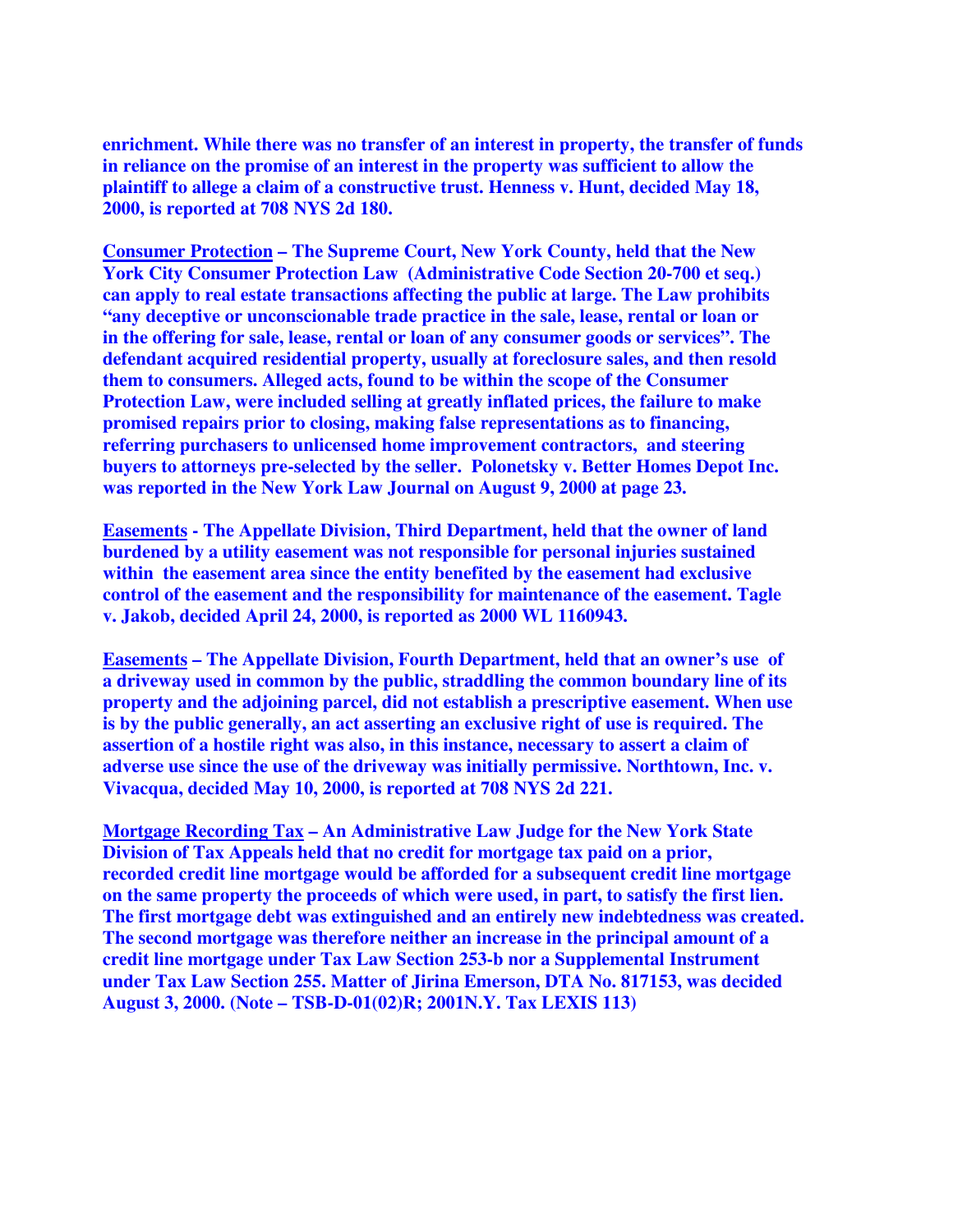**Mortgage Recording Tax – Advisory Opinion TSB-A-00(3)R of the Technical Services Division of the New York State Department of Taxation and Finance, issued May 21, 2000, confirms that a mortgage made to the New York State Urban Development Corporation d/b/a Empire State Development Corp. ("ESDC") is exempt from mortgage tax if the ESDC or its subsidiary entity is named mortgagee and presents the mortgage for recording. An assignment or modification of such mortgage remains exempt except to the extent there is new taxable indebtedness. The Opinion can be found at** http://www.tax.state.ny.us/pdf/Advisory\_Opinions/Mortgage/A00\_3r.pdf

**New York City, Department of Housing Preservation and Development Liens – The Appellate Division, First Department, held that under Real Property Actions and Proceedings Law Section 778, monies expended for repairs by HPD during an Article 7A administration are a lien against the premises, enforceable against a subsequent purchaser, notwithstanding that notice of the amount due was not filed in the office of the City Collector until after the purchase, if the purchaser was aware of the expenditure of the funds. Administrative Code Section 27-2144(b) provides that such a lien is enforceable "against a subsequent purchaser who does not qualify as a good faith buyer". Rosenbaum v. City of New York , decided May 9, 2000, is reported at 707 NYS 2d 410.** 

**New York City Water Charges – A credit for the payment of water charges was mistakenly posted to the official records of the New York City Water Board to the account of a property being conveyed. Adjustments at closing relied on that information. An action was commenced to have the credit restored. The Appellate Division, Second Department, reversing the decision of the Supreme Court, Queens County, held that the Water Board was not estopped from restoring the credit since the credit (in the amount of \$22,917.42) was "extremely irregular" and reasonable diligence by the purchaser would have discovered the true facts. 333 E. 89 Realty LLC v. New York City Water Board, decided on May 22, 2000, is reported at 708 NYS 2d 155.** 

**Tax Lien Foreclosures – The presumption that notices of delinquent taxes and of the foreclosure of tax liens were received by the taxpayers affected was held by the Appellate Division, Fourth Department, to have been established by affidavits of the Treasurer of the City of Rochester detailing the steps taken to effectuate the mailing of the notices. The taxpayers' assertion that the notices were not received did not rebut that presumption. City of Rochester v. Di Filippo, decided March 29, 2000, is reported at 708 NYS 2d 207.**